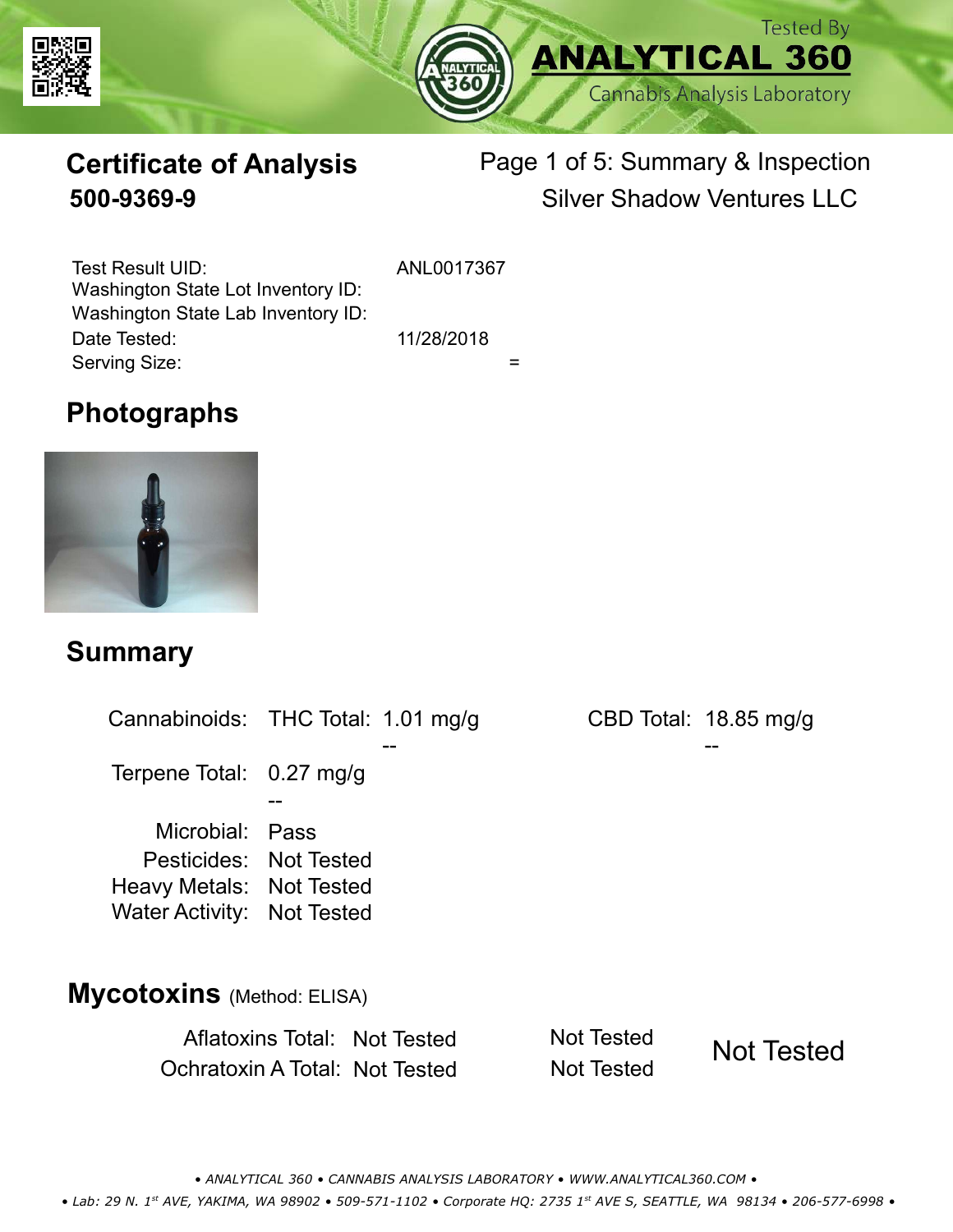



# **Certificate of Analysis** Page 2 of 5: Summary & Inspection **500-9369-9** Silver Shadow Ventures LLC

| Test Result UID:                   | ANL0017367 |
|------------------------------------|------------|
| Washington State Lot Inventory ID: |            |
| Washington State Lab Inventory ID: |            |
| Date Tested:                       | 11/28/2018 |
| Serving Size:                      |            |

#### **Potency Profile (Method: HPLC-DAD)**

|                                                                                           | CBG-A                                                  | $< 0.01$ mg/g | --                       |
|-------------------------------------------------------------------------------------------|--------------------------------------------------------|---------------|--------------------------|
|                                                                                           | <b>CBG</b>                                             | $< 0.01$ mg/g | --                       |
|                                                                                           | <b>CBG TOTAL</b><br>$(CBG-A * 0.878 + CBG)^1$          | $< 0.01$ mg/g | $-$                      |
|                                                                                           | $\Delta$ 9-THC-A                                       | $< 0.01$ mg/g | $\overline{\phantom{m}}$ |
|                                                                                           | $\Delta$ 9-THC                                         | $1.01$ mg/g   | --                       |
|                                                                                           | Δ9-THCV                                                | $< 0.01$ mg/g | --                       |
|                                                                                           | $\Delta$ 8-THC                                         | $< 0.01$ mg/g | --                       |
|                                                                                           | <b>CBN</b>                                             | $< 0.01$ mg/g | --                       |
|                                                                                           | <b>THC-TOTAL</b><br>(THC-A * 0.877 + THC) <sup>1</sup> | $1.01$ mg/g   | --                       |
|                                                                                           | CBD-A                                                  | $< 0.01$ mg/g | --                       |
|                                                                                           | <b>CBD</b>                                             | 18.85 mg/g    | --                       |
|                                                                                           | CBDV-A                                                 | $< 0.01$ mg/g | --                       |
|                                                                                           | <b>CBDV</b>                                            | $< 0.01$ mg/g | --                       |
|                                                                                           | <b>CBD-TOTAL</b><br>$(CBD-A * 0.877 + CBD)^1$          | 18.85 mg/g    | --                       |
|                                                                                           | <b>CBC</b>                                             | $< 0.01$ mg/g |                          |
| + 9-THCV + $\triangle$ 8THC + CBN + CBD + CBDV + CBG + CBC <sup><math>/2</math></sup>     | <b>ACTIVATED-TOTAL</b>                                 | 19.86 mg/g    |                          |
| <b>TOTAL DETECTED CANNABINOIDS</b><br>TOTAL + THC TOTAL + CBD TOTAL + CBG TOTAL + D8THC + |                                                        | 19.86 mg/g    |                          |

(CBDV TOTAL + THC TOTAL CBN + CBC + THCV)

(∆9THC + 9-THCV + ∆8THC

1 - Cannabinoid totals are adjusted to account for the decarboxylation of the cannabinoid acids. The reported total is the amount of the activated cannabinoid that would be if all of the<br>carboxylic acid has been removed th

2 - Cannabinoids that have been activated through decarboxylation (curing/storage of flowers, or heating/cooking of edibles, tinctures, & concentrates)

*• ANALYTICAL 360 • CANNABIS ANALYSIS LABORATORY • WWW.ANALYTICAL360.COM •*

 *• Lab: 29 N. 1st AVE, YAKIMA, WA 98902 • 509-571-1102 • Corporate HQ: 2735 1st AVE S, SEATTLE, WA 98134 • 206-577-6998 •*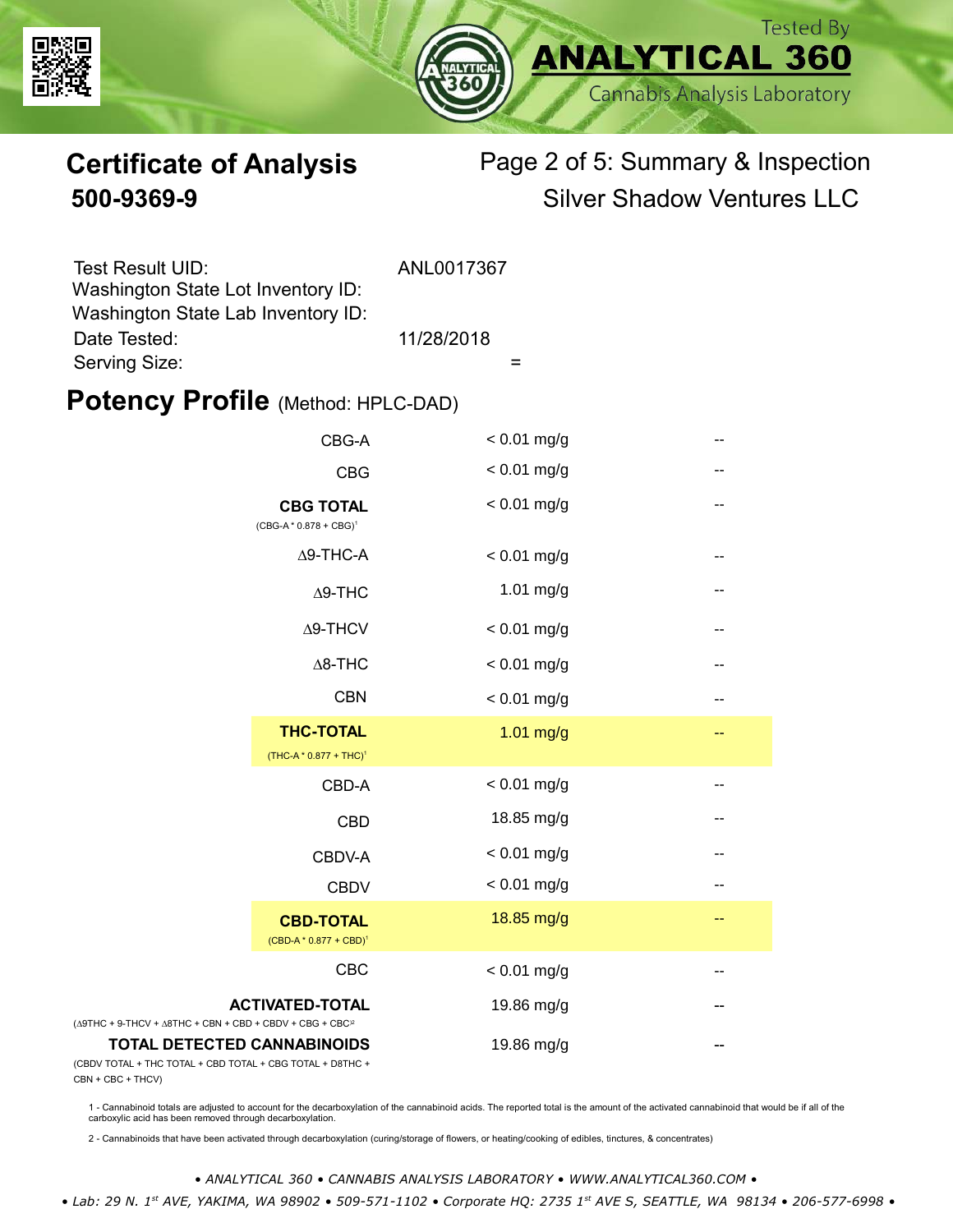



# **Certificate of Analysis** Page 3 of 5: Summary & Inspection **500-9369-9** Silver Shadow Ventures LLC

| Test Result UID:<br>Washington State Lot Inventory ID: | ANL0017367 |  |
|--------------------------------------------------------|------------|--|
| Washington State Lab Inventory ID:                     |            |  |
| Date Tested:                                           | 11/28/2018 |  |
| Serving Size:                                          |            |  |

### **Terpene Profile** (Method: HS-GC-FID)

| Alpha Pinene         | $< 0.01$ mg/g | --                       |
|----------------------|---------------|--------------------------|
| <b>Beta Pinene</b>   | $< 0.01$ mg/g | --                       |
| Myrcene              | $0.04$ mg/g   | --                       |
| Ocimene              | $< 0.01$ mg/g | --                       |
| Limonene             | $0.01$ mg/g   | --                       |
| Terpinolene          | $< 0.01$ mg/g | --                       |
| Linalool             | $< 0.01$ mg/g | --                       |
| Caryophyllene        | $0.18$ mg/g   | $\overline{\phantom{a}}$ |
| Humulene             | $0.04$ mg/g   | --                       |
|                      |               |                          |
| <b>Terpene Total</b> | $0.27$ mg/g   | --                       |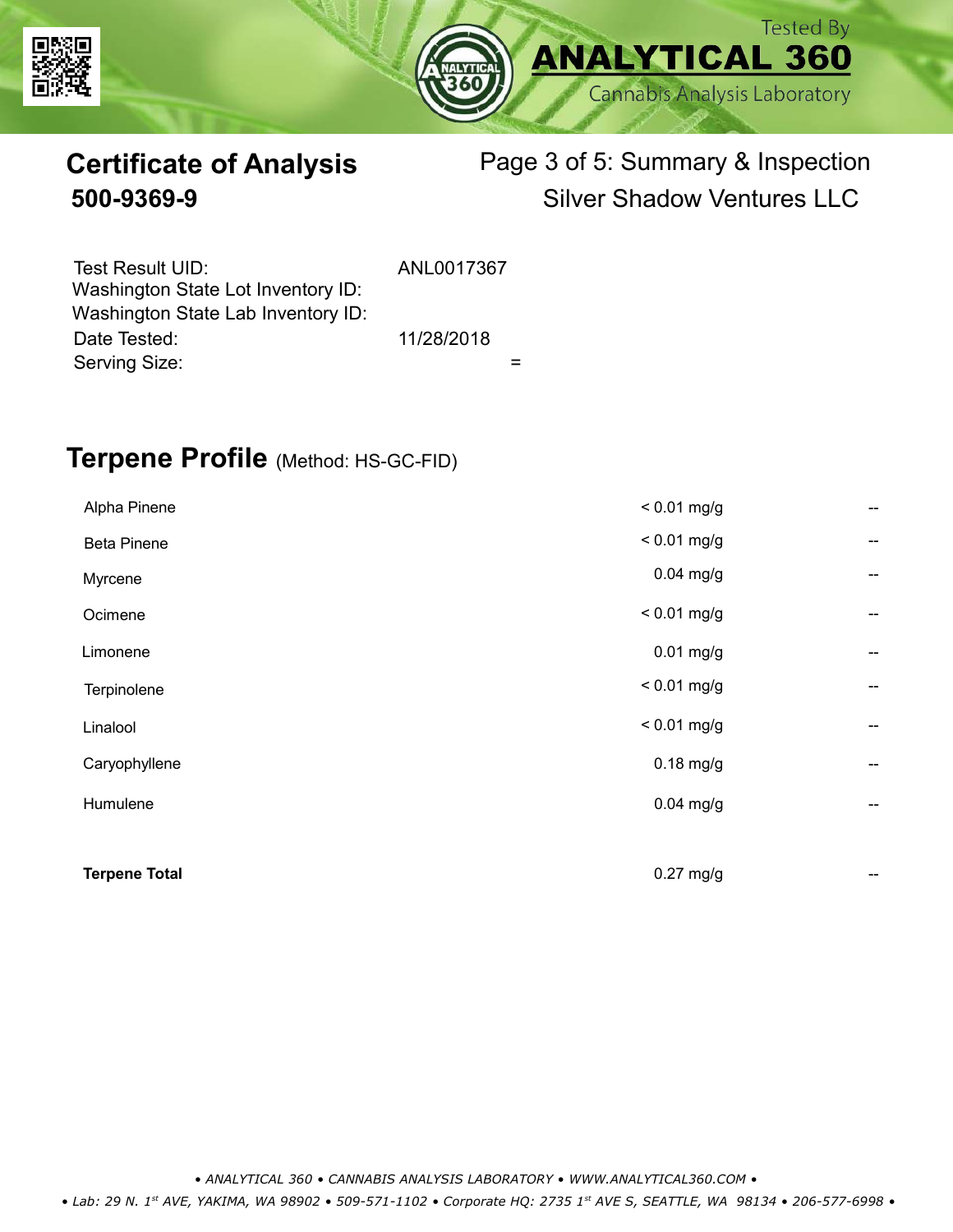



# **Certificate of Analysis** Page 4 of 5: Summary & Inspection **500-9369-9** Silver Shadow Ventures LLC

Serving Size:  $=$ Test Result UID: ANL0017367 Date Tested: 11/28/2018 Washington State Lot Inventory ID: Washington State Lab Inventory ID:

## **I-502 Microbial Analysis (Method: Plate Counting)**

| Pass | $<$ 20 CFU/g | Bile Tolerant Gram Negative Bacteria Count |
|------|--------------|--------------------------------------------|
| Pass |              | Salmonella spp.                            |
| Pass |              | Escherichia coli                           |
|      |              |                                            |

Washington State Criteria: Counts not to exceed: 10,000 Bile-tolerant Gram Negative Bacteria, and *E coli* and *Salmonella* not detected in one gram

#### **Non-Mandatory Microbial Analysis** (Method: Plate Counting)

| Total Aerobic Plate Count  | $<$ 20 CFU/g |
|----------------------------|--------------|
| Total Yeast and Mold Count | $<$ 20 CFU/g |
| Coliforms                  | $<$ 20 CFU/g |

TNTC = Too Numerous to Count

*• ANALYTICAL 360 • CANNABIS ANALYSIS LABORATORY • WWW.ANALYTICAL360.COM •*